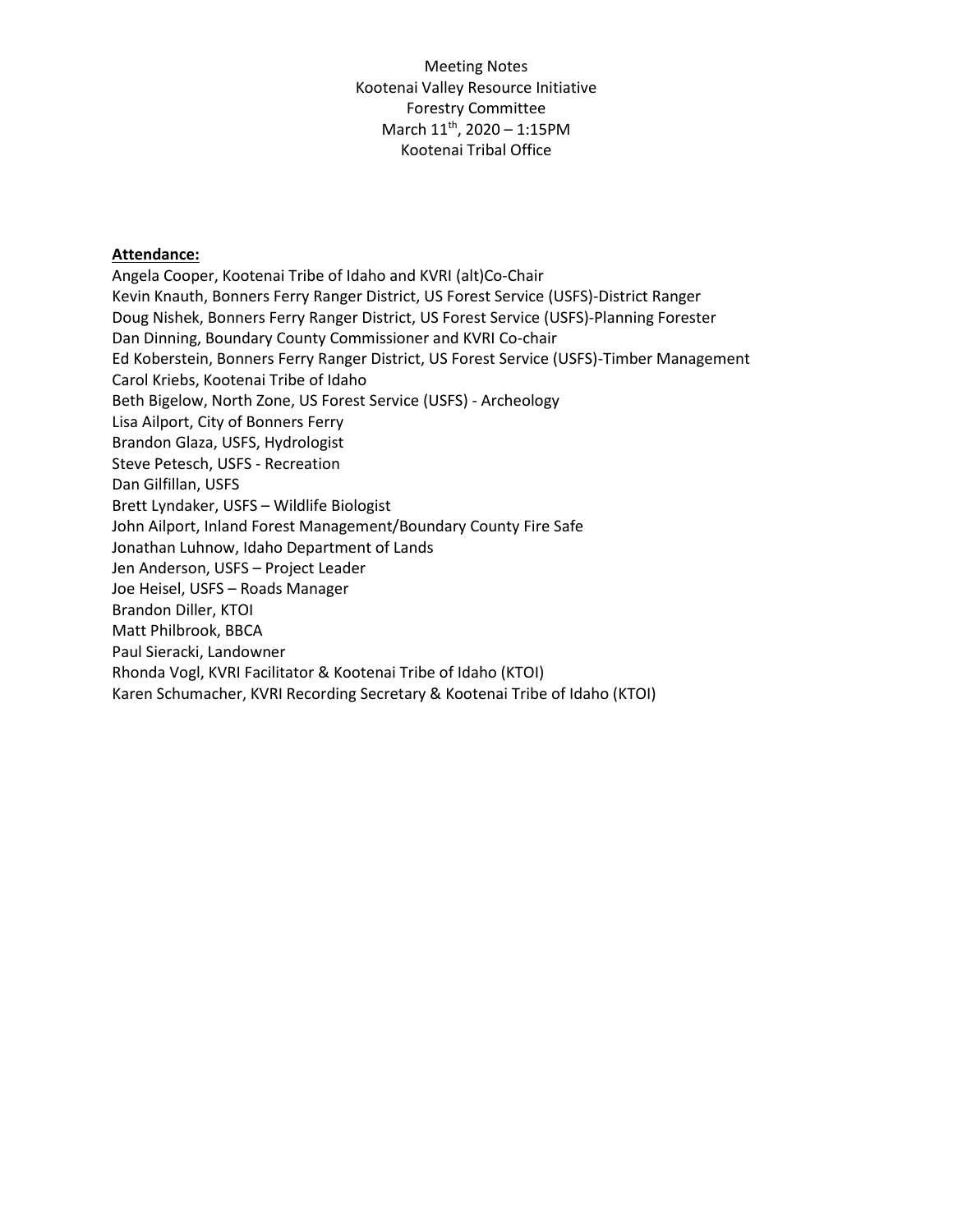### **Opening:**

Rhonda Vogl opened the meeting at 1:15 and welcomed everyone. She informed the group that the meeting would be covering the Westside Restoration Project Scoping Comments. Introductions followed.

Jen Anderson of the Forest Service outlined the process they have gone through beginning with the letter to the general public sent out in December of 2019. The letter invited comments pertaining to the Westside Restoration Project through the end of January, 2020 and allowed for letters received even after that date to ensure that concerns, questions and requests were reviewed.

Thirteen comment letters were reviewed. It was noted that some letters were received asking specifically about Effects Analysis, which has not been done yet. Those letters are not included. Letters being reviewed are from:

- o Private Individuals
- o Environmental Groups (2 from one source)
- o Boundary Back Country Access
- o The City, County and Kootenai Tribe of Idaho

The goal in reviewing the comments is to assist in developing the proposed actions and plan.

**Sandy Steinhagen**, **private landowner** emailed with questions specific to when the project would begin and what would happen. Specifically concerned about burning and traffic. Her questions were addressed to her satisfaction

#### **Matt Philbrook, private landowner** requested

- application of trail construction to include supporting Americans with Disabilities
- trail grooming to be done on both Myrtle Creek and Snow Creek

A: The project will not propose to authorize on areas that are not already authorized.

- o Snow Creek is authorized for grooming and will be groomed
- o Myrtle Creek is not authorized and grooming will not be done

Kevin Knauth addressed the separation between travel planning and ADA compliance; the needs of the forest versus that of ADA. These are two separate things that do no fall under the development of the plan of proposed actions.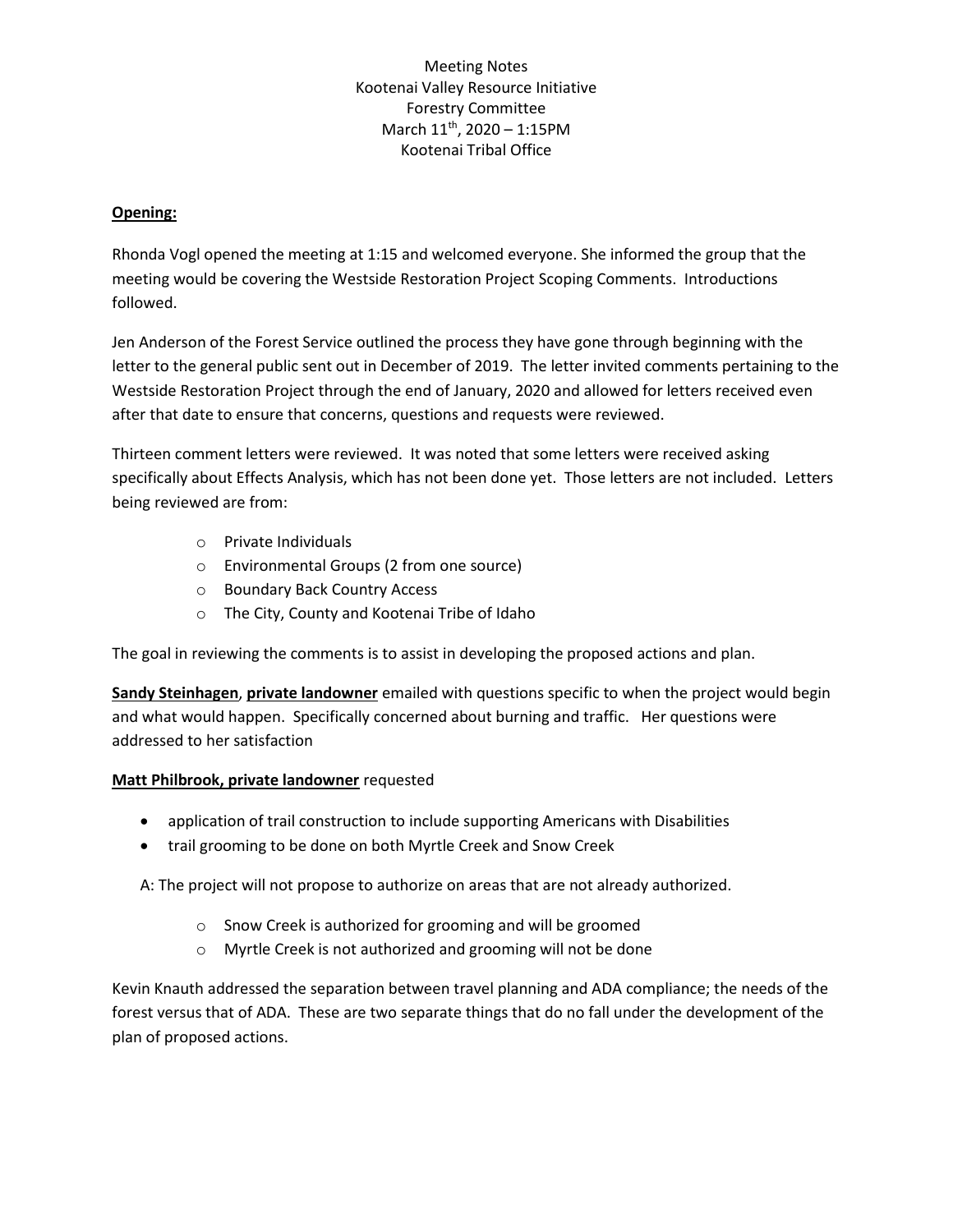**Boundary Backcountry Alliance** sent in a letter of support specific to the recreation opportunities, parking on Snow Creek road and asked if select roads slated for storage, that were not needed could be left open for ATV use.

A: Being considered are roads 2190 and 2646A but internally it was felt these are not good options but they are still reviewing options and the idea is not ruled out.

# **American Forest Resource Council (AFRC) Offered** a Letter of Support and asked

- We would like the Forest Service to shift their methods for protecting resources from that of firm prescriptive restrictions to one that focuses on descriptive end-results; in other words, describe what you would like the end result to be rather than prescribing how to get there.
	- $\circ$  A: This type of language is being used in "designation by prescription" in thinning contracts.
- We would like to see flexibility in the EA and contract to allow a variety of equipment to the sale areas Tethered-assist equipment is also becoming a more viable and available option for felling and yarding on steep slopes. This equipment has shown to contribute little additional ground disturbance when compared to traditional cable systems. Please prepare your NEPA analysis documents in a manner that will facilitate this type of equipment
	- $\circ$  A: Will look into this technology and effects to soils; have had internal conversations about this.
- We would like the District to carefully consider the following three factors when making a decision to decommission any road in the project area:
	- o Determination of any potential resource risk related to a road segment
	- o Determination of the access value provided by a road segment
	- o Determination of whether the resource risk outweighs the access value (for timber management and other resource needs).
		- A: The Transportation Analysis Process (TAPS) and input from the IDT use this logic process already as standard procedure. Roads are analyzed for their current and future effects by the IDT.

Also mentioned in the letter were hardwood treatment options, and WUI. In the transportation analysis all resources are considered.

With respect to the request for riparian analysis – this will not fall within the scope of this project and will not be treated.

**City of Bonners Ferry** Voiced the concerns focused on applications for the project in and around Myrtle Creek watershed as it applies to quality and continued use for city water. City is requesting notification in writing prior to applications in order to prepare for any public service announcements needed.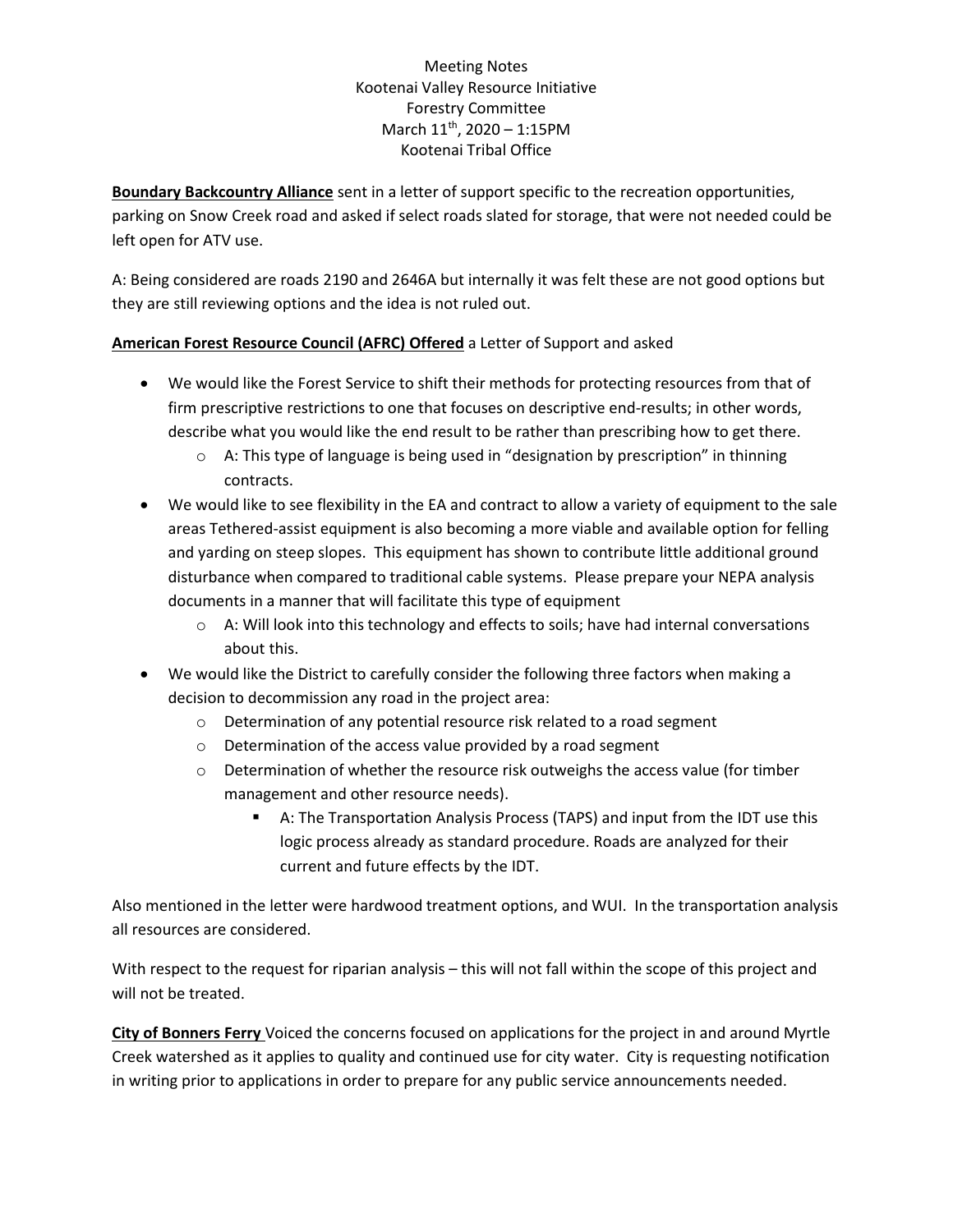A: This will be possible. Proposed treatment is precommercial thinning (hand or mechanical) and burning is limited to the ridge and is not anticipated to impact water quality.

#### **Idaho Conservation League**

Letter states they do not support the project

Concerned about Impacts on wildlife from recreating. Feels it is inappropriate to include over snow prior to completing the travel plan. Specifically concerned about:

- Parking on Snow Creek
- Warming Hut on Roman Nose
- Non-Motorized Trail on Kootenai Point

Forest Service has reviewed these concerns and stated that the areas already are supporting large numbers of snowmobile and vehicles using both road and off road as parking areas and have been for many years. It is thought that a structured, environmentally safe parking lot could alleviate parking in unsafe areas and reduce damage.

ICL voiced concern that the approval is premature and that the travel plan needs to be approved first. (travel plan requires the National Forests to designate roads, trails and areas that are open for motorized use. It offers alternatives for a system of designated roads, trails and areas by class of vehicle and season of use.) ICL requests that the Forest Service consider the whole landscape versus just the North Zone.

A: Kevin Knauth of the FS stated that one does not prohibit the other. They plan to move ahead with snowmobile analysis. It was stated that the non-motorized trail would increase recreation from the valley to the mountains and that they plan to continue to move forward with analysis of this as there is no reason not to. Asked about specific concerns for the trail piece and stated that analysis for that will move forward as well.

Rhonda Vogl reminded the group that analysis does not equate to implementation. Analysis allows for funding to be captured.

Kevin agreed and added that certainly, analysis does not place a timing on how, when or if something is implemented. It does allow for capturing of funding. Over snow planning does not bring in funding.

Over use/overcrowding of trail concern voiced by Brad. Numbers of travelers are not available because trail monitoring is not done.

• A: most of the trail is not in the BMU. In consideration of Kootenai Point to Cooks Peak, about 3 plus miles of trail is within BMU and this can be made up elsewhere in the BMU.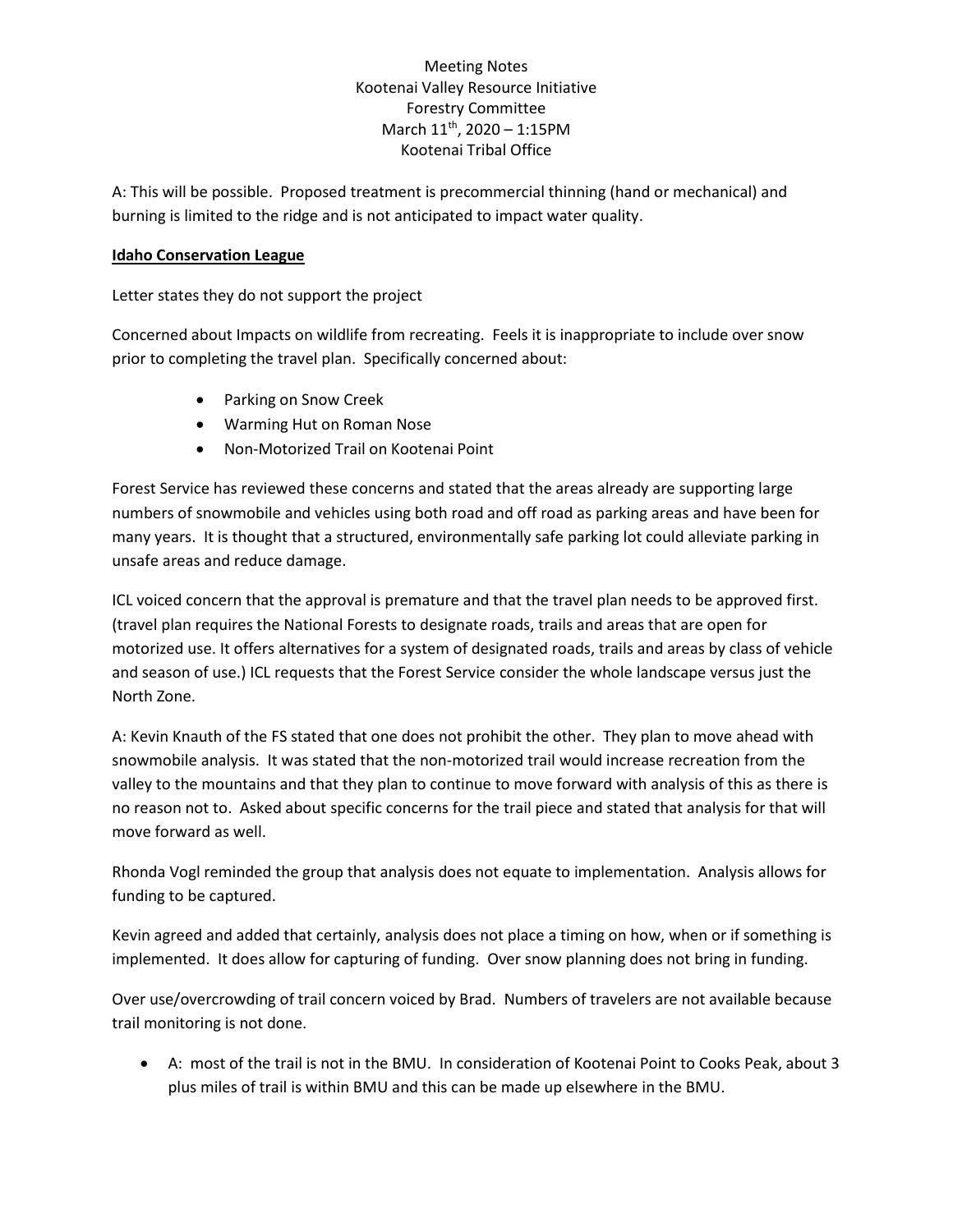An Environmental Impact Statement is requested by ICL due to the concerns of environmental impact.

A: Preliminary analysis shows no significant impact. If warranted, proposed actions would be modified.

ICL asks about increasing the amount of road storage and suggests the road portion at the end of Ball Creek that is currently proposed be converted to a trail. This is desirable as trails longer than 3 miles are in demand/short supply.

A: Forest Service can do ½ mile but not much more before it would impact Irish Creek Road. FS is fine with moving trail further into general forest land.

ICL questioned the illegal use of four-wheeler use and asked about enforcement.

A: Because of the large degree of openness on Forest Service land, it cannot be done effectively. The only feasible way would be for barriers to be erected on the company land of Stimson and IDL.

ICL voiced concern about the impact of constructing temporary roads.

A: Forest Service understands and wants to limit/minimize the impact on streams when constructing temporary roads for this project.

ICL requested that any verified multi-story mature lynx habitat should be protected from timber harvest. A: A habitat analysis was done and there is allowance for treatment within the WUI. A request was made for the findings of that evaluation to be disclosed. Habitat evaluation will be made available.

Question was asked about the Wildlife Urban Interface boundary.

A: Dan Dinning stated that in September, 2018 the county proposed a change to the boundary and it was finalized 2 weeks ago. The Westside project falls within the WUI boundary. It was affirmed that the draft EA will identify that boundary.

Timeline for the project was reviewed. In a couple of weeks, the scoping comments will be finalized and the Forest Service will roll into the Effects Analysis. That is another opportunity for input. It was reminded that we are still early in the process and still deciding how to analyze risk management. They are open to more discussions and are still building and learning. However, the staff is on a timeline. Project schedules for this and other projects rely on funding that requires certain things be accomplished within the stated guidelines.

**Paul Sieracki, private landowner** Dismayed at this project because it has been developed through collaboration. The collaborators do not represent the diversity of opinions that the public has.

A: Collaboration is a requirement of CFLRP – and anyone who wishes to collaborate is welcome and public is notified of meetings.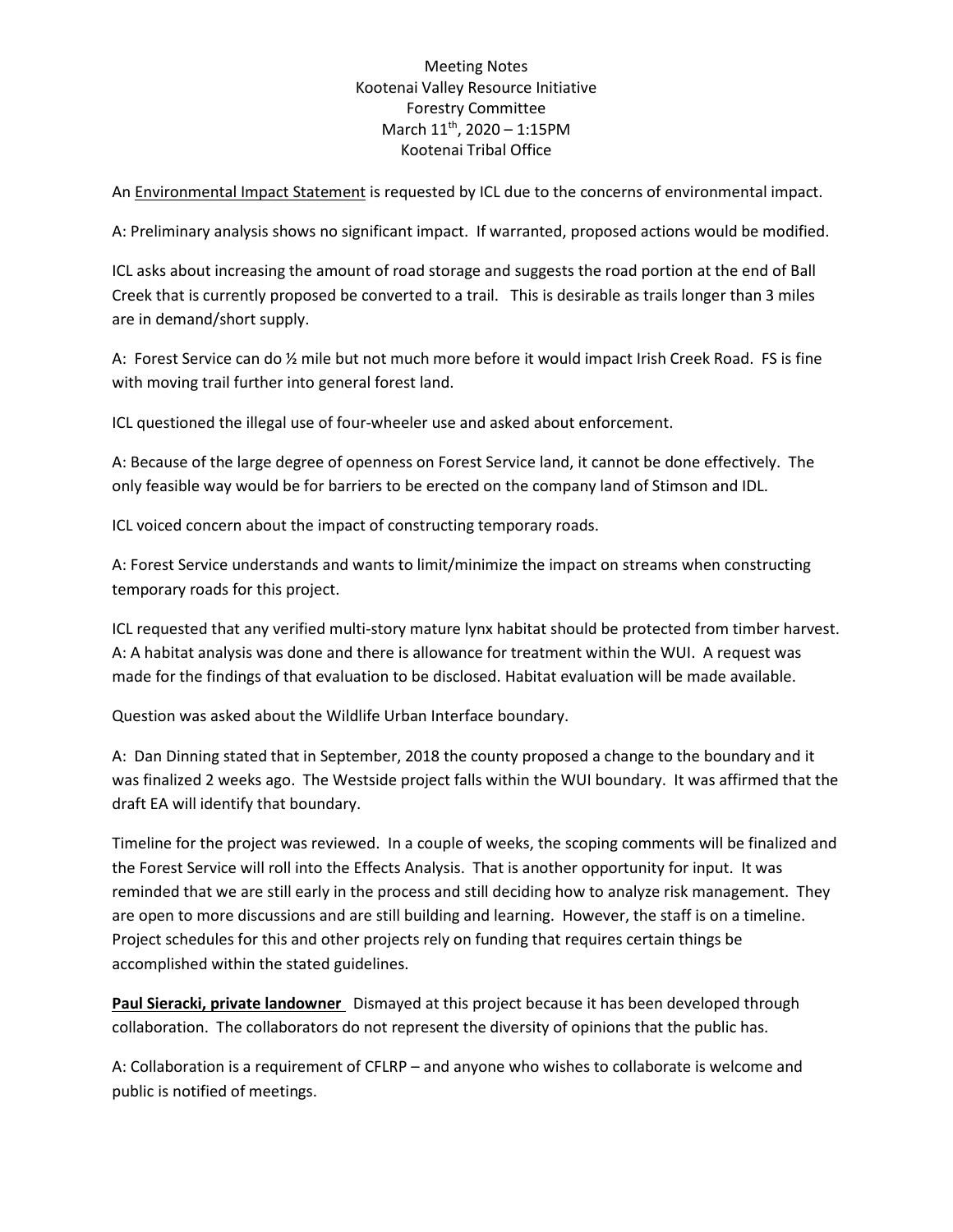Landowner states: logging and roadbuilding do not constitute restoration, please rename and reconsider the objectives for this project. This project violates the ESA, NFMA and NEPA.

A: Project will meet ESA, NFMA and NEPA.

Landowner requests: please develop a max carbon sequestration alternative for the project areas.

A: Effects will be analyzed for in the EA

Landowner requests: change the termination date for snowmobile use in grizzly habitat from April 1 to March 15 to account for earlier den exiting

A: Modifying the date would need to be done through Interagency Grizzly Bear Committee (IGBC) based on research support

Landowner also voiced concern about the effects on Subalpine Larch, Whitebark Pine (USFS sensitive and USFWS candidate), Subalpine Fir and Engleman Spruce in the Roman Nose area.

A: Effects will be analyzed for in the EA; veg and botany reports. Consultation with FWS.

Landowner requests: Do not enter old growth and recruitment old growth stands in the project area as identified in the old forest plan.

A: Current FP – veg management cannot modify old growth such that it no longer meets the definition now or in the future. Veg and fuels treatments will be consistent with the FP direction on OG. Effects will be analyzed for in the EA.

Letter also requested a trail reroute far away from snow chute. This will be analyzed. It was restated that decisions related to resource damage as a result of over snow vehicle use will not be considered as a part of this project but will be looked at in the context of other discussions. Authorized groomed routes (Snow Creek) are the only items for this forum.

The group was reminded that the Environmental Analysis portion of this project allows for further public comment and response.

**Alliance for Wild Rockies** submitted some questions that were specific to another project. Those questions have been disregarded.

Requested Please include an alternative which would implement prescribed fire fuels treatments that do not include removal of commercial wood products.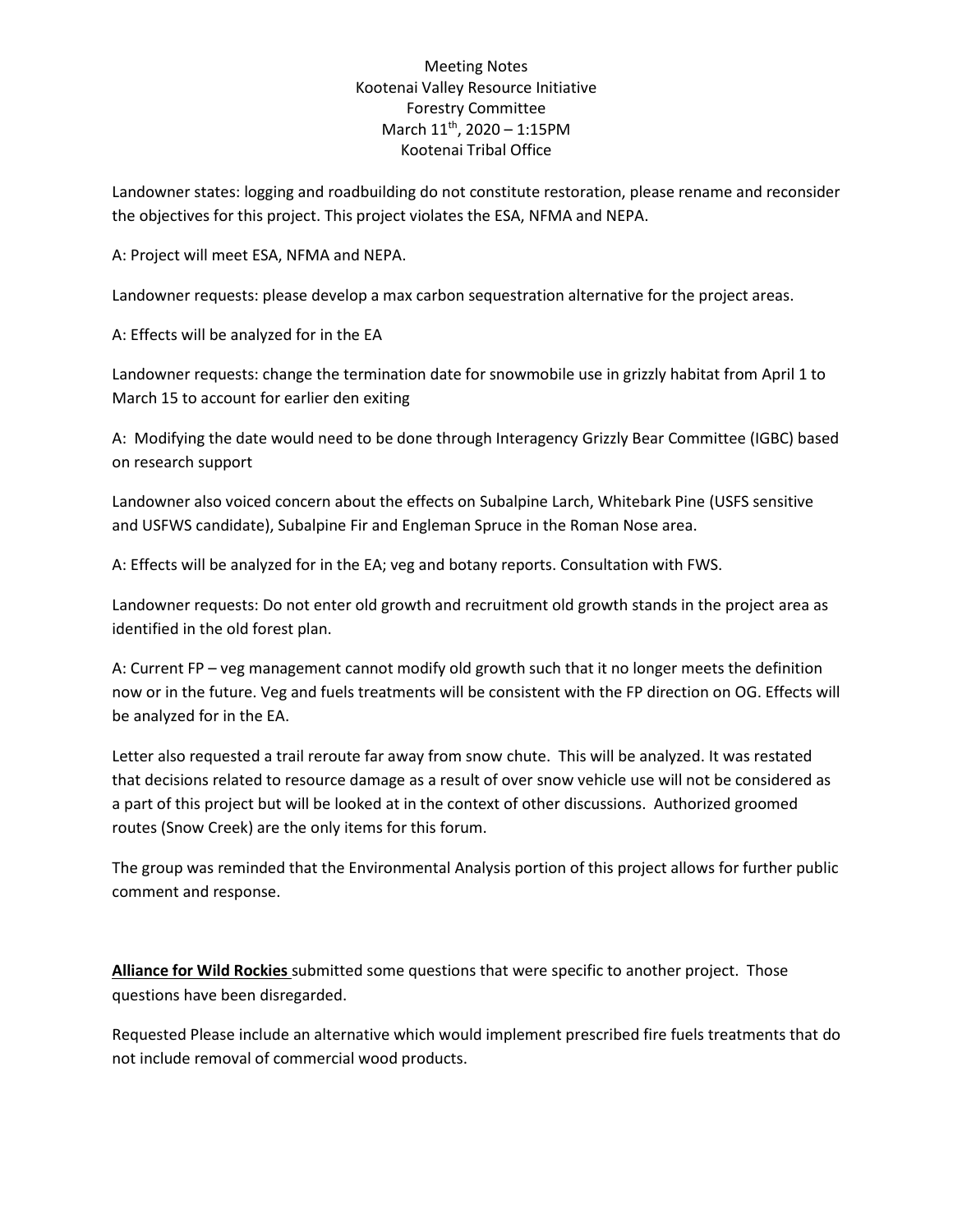A: Line officer decision "Burn only" alternative likely presents too great of risk to municipal watershed. And limited scope due to risk would likely not meet purpose and need - reducing crown fuels or veg objectives such modifying structure and composition.

Requested: Include an alternative that excludes burning and logging in the presence of whitebark pine regeneration. Proposed need not met for White Bark Pine.

A: FS will include in the design process for protection.

EIS requested for the project

Questioned need to include activities that will contain and limit the spread of …invasive plants." The EIS must explain why this "need" exists, in the context of the FS's ongoing implementation of its Bonners Ferry Noxious Weed EIS.

A: We will be analyzing in detail the use of 3 chemicals for Ventenata grass which are not included in the Bonners Ferry Weeds EIS.

Stated since we are awaiting the results of updated ESA consultation on the Forest Plan, the Westside proposal is premature and subverts NEPA and the ESA.

A: Project timing sync. We expect consultation to be complete prior to a decision on this project.

Further requests and questions submitted are addressed and noted as addressed by reports already completed and filed.

**KVRI** submitted a Letter of Support

**Kootenai Tribe of Idaho** submitted a letter of support requesting

- analysis of vegetative management; silvicultural prescriptions, fire history, and forest vegetation key indicators are critical
- The 15 openings larger than 40 acres will need to be further analyzed and justified
- analyze compatibility of recreation associated with Forest Plan requirements (e.g. need to provide access, protect areas with cultural or archaeological resources and provide for wildlife and fisheries)
- Analysis will need to assess environmental impact on grizzlies, management indicator species (MIS), sensitive species and maintain consistency with recent legal decisions
- Travel Planning analysis will need to review motorized and non-motorized uses, winter travel, and site-specific travel management for access and roads, while understanding interactions and timing issues